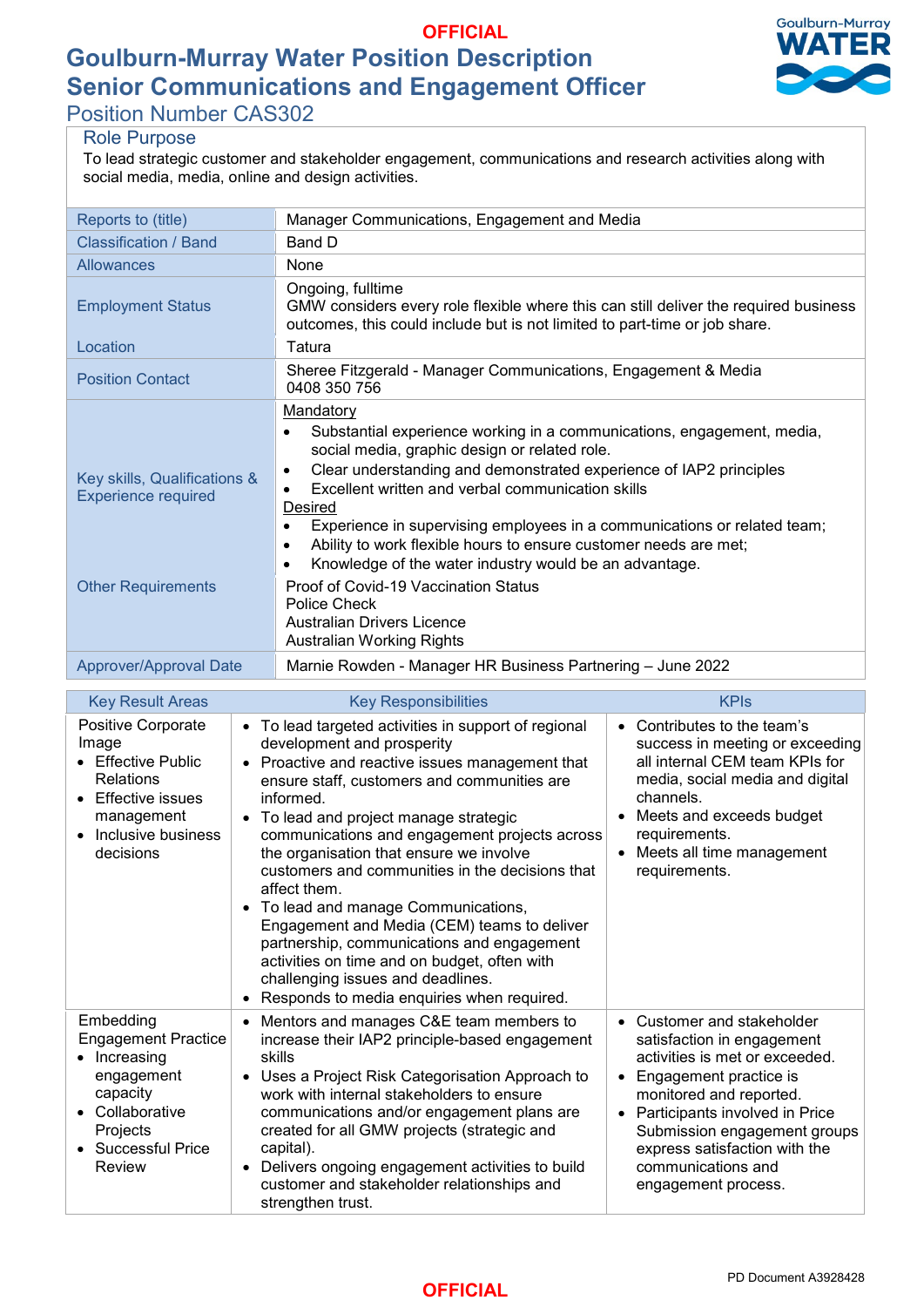## **OFFICIAL**

| <b>Effective internal</b><br>consultancy<br>Valued internal<br>$\bullet$<br>services<br>Inspired<br>$\bullet$<br>communications<br>Enhanced<br>corporate culture<br>materials                                                                        |  |                                           | Synthesises complex information and translates it<br>into simple, clear concepts that meet customer<br>and staff information needs.<br>Delivers innovative communications across all<br>GMW channels - including online, face-to-face,<br>social media and digital platforms.<br>Assists with the development of graphic design<br>• Participates in the collaborative delivery of<br>corporate culture programs.                   |                                                                                                                                                                                                                                                          | Internal customer satisfaction<br>$\bullet$<br>with the Comms Shop service<br>is met or exceeded.<br>Staff satisfaction with internal<br>$\bullet$<br>communications is met or<br>exceeded.<br>Internal communications and<br>$\bullet$<br>engagement activities make a<br>positive impact on the<br>corporate culture. |  |  |
|------------------------------------------------------------------------------------------------------------------------------------------------------------------------------------------------------------------------------------------------------|--|-------------------------------------------|-------------------------------------------------------------------------------------------------------------------------------------------------------------------------------------------------------------------------------------------------------------------------------------------------------------------------------------------------------------------------------------------------------------------------------------|----------------------------------------------------------------------------------------------------------------------------------------------------------------------------------------------------------------------------------------------------------|-------------------------------------------------------------------------------------------------------------------------------------------------------------------------------------------------------------------------------------------------------------------------------------------------------------------------|--|--|
| Leadership                                                                                                                                                                                                                                           |  |                                           | Establishes a supportive, multi-skilled and<br>Division engagement results<br>٠<br>collaborative team environment<br>Effective and meaningful<br>Role models GMW Values and is an ambassador<br>performance and development<br>for the CEM team behaviours<br>plans<br>Rewards performance and motivates others to<br>perform at their best<br>• Provides supervision and coaching to others as a<br>leader within the CAS Division |                                                                                                                                                                                                                                                          |                                                                                                                                                                                                                                                                                                                         |  |  |
| Note: Other duties and responsibilities may be required as reasonably directed                                                                                                                                                                       |  |                                           |                                                                                                                                                                                                                                                                                                                                                                                                                                     |                                                                                                                                                                                                                                                          |                                                                                                                                                                                                                                                                                                                         |  |  |
|                                                                                                                                                                                                                                                      |  |                                           | Mandatory Key Result Areas for all GMW positions                                                                                                                                                                                                                                                                                                                                                                                    |                                                                                                                                                                                                                                                          |                                                                                                                                                                                                                                                                                                                         |  |  |
| Safety                                                                                                                                                                                                                                               |  | policies and procedures                   | • Comply with all GMW OH&S standards,<br>• Contribute to the continuous improvement of<br>HSE systems by consulting with staff and<br>passing on recommendations to improve the<br>system to the HSWE Team                                                                                                                                                                                                                          | Investigate and close out incident and hazard<br>reports on time<br>Workplace inspection findings corrected<br>Internal Audit finding actions corrected<br>All staff mandatory training completed<br>Safety meetings conducted with actions<br>completed |                                                                                                                                                                                                                                                                                                                         |  |  |
| Policies                                                                                                                                                                                                                                             |  | and adhered to<br>understood by, the team | • Adhere to GMW policies and procedures<br>• Stay up-to-date on all GMW policies<br>• Ensure all GMW policies are promulgated<br>• Advise on potential changes to policies as<br>required by local conditions<br>• Ensure all policies are communicated to, and                                                                                                                                                                     |                                                                                                                                                                                                                                                          | Audit results (internal)<br>Numbers of issues escalated through team<br>not adhering to policies                                                                                                                                                                                                                        |  |  |
| <b>Key Relationships</b>                                                                                                                                                                                                                             |  |                                           |                                                                                                                                                                                                                                                                                                                                                                                                                                     |                                                                                                                                                                                                                                                          |                                                                                                                                                                                                                                                                                                                         |  |  |
| All GMW employees are responsible for managing aspects of our customer/stakeholder relationships and service<br>interactions, and will work proactively to deliver a consistent customer experience.                                                 |  |                                           |                                                                                                                                                                                                                                                                                                                                                                                                                                     |                                                                                                                                                                                                                                                          |                                                                                                                                                                                                                                                                                                                         |  |  |
| Internal<br><b>External</b>                                                                                                                                                                                                                          |  |                                           |                                                                                                                                                                                                                                                                                                                                                                                                                                     |                                                                                                                                                                                                                                                          |                                                                                                                                                                                                                                                                                                                         |  |  |
| • Public including local communities to be informed and understand GMW<br>"Whole of GMW" as the<br>Media outlets<br>internal audience for<br><b>GMW customers and committees</b><br>corporate communications<br>DELWP communications and media staff |  |                                           |                                                                                                                                                                                                                                                                                                                                                                                                                                     |                                                                                                                                                                                                                                                          |                                                                                                                                                                                                                                                                                                                         |  |  |

#### **Behaviours and Values**

*All employees are required to demonstrate GMW's values through their work and their dealings with internal and external customers. Behaviours must also align with the values and with GMW's strategic outcomes below:*

#### **Safe, skilled, engaged people**

Contribute to a safe, inspiring and diverse workplace where learning is encouraged and your team feels supported. You openly demonstrate the vision and values of GMW through your own behaviours.

#### **Satisfied customers, trusting partners**

Exhibit at all times a customer-first attitude and you are focused on delivering outcomes that meet the needs of our customers, stakeholders and communities. You deliver solutions in response to customer and operational issues.

#### **Sustainable business, viable customers**

Take ownership for delivering affordable and sustainable water services through the decisions you make every day and take responsibility for ensuring ongoing business efficiency. You operate in a timely manner and with a sense of urgency when required and you prioritise your work to meet the ongoing, and sometimes changing, needs of our business.

## **OFFICIAL**